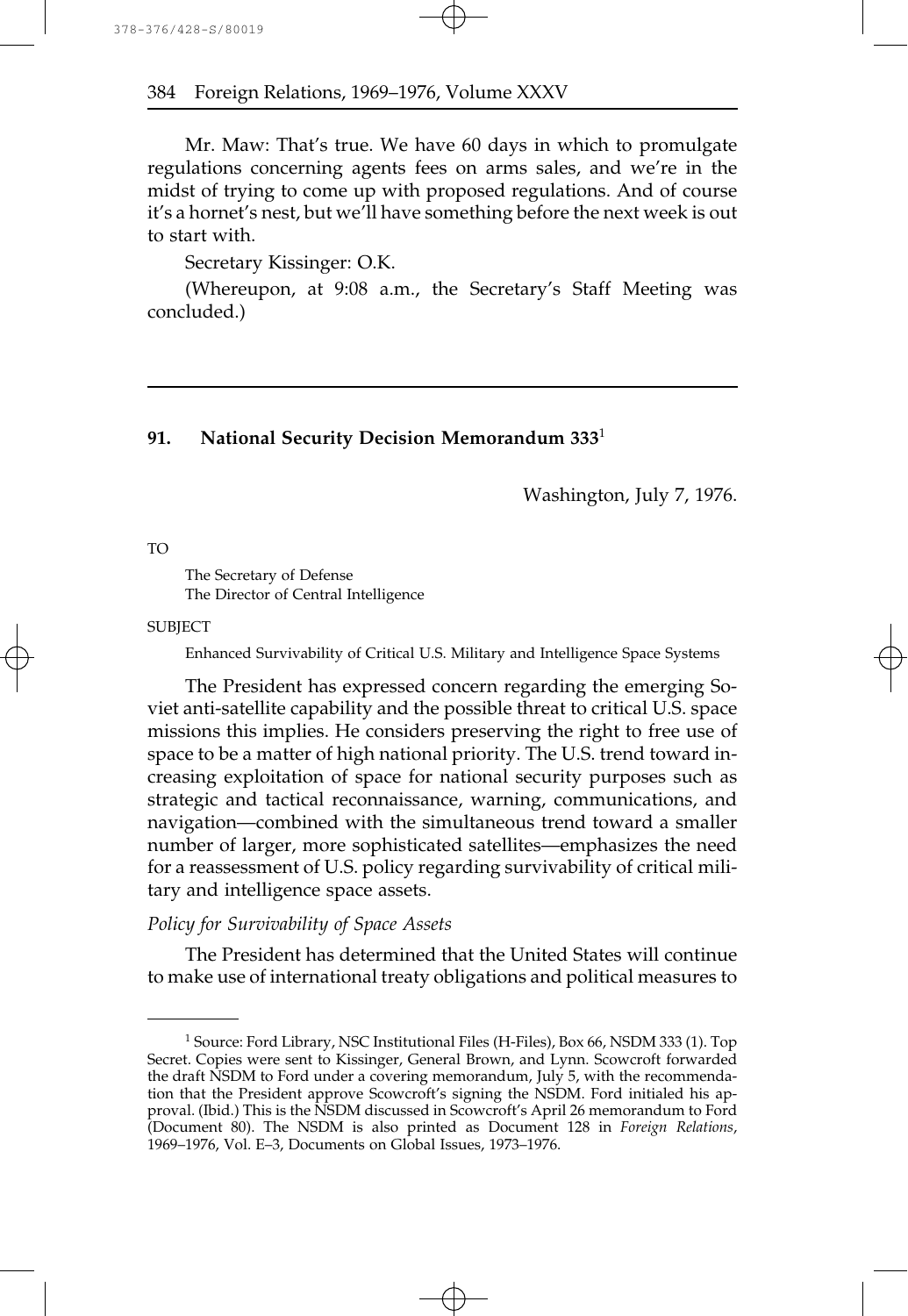foster free use of space for U.S. satellite assets both during peacetime and in times of crisis. However, to further reduce potential degradation of critical space capabilities resulting from possible interference with U.S. military and intelligence space assets, the President also considers it necessary to implement improvements to their inherent technical survivability. Such survivability improvements should supplement and reinforce the political measures, as well as extend the survivability of critical space assets into higher level conflict scenarios.

The survivability improvements in critical military and intelligence space assets should be predicated on the following U.S. objectives:

(1) Provide unambiguous, high confidence, timely warning of any attack directed at U.S. satellites;

(2) Provide positive verification of any actual interference with critical U.S. military and intelligence satellite capabilities;

(3) Provide sufficient decision time for judicious evaluation and selection of other political or military responses after the initiation of an attempt to interfere and before the loss of a critical military or intelligence space capability;

(4) Provide a balanced level of survivability commensurate with mission needs against a range of possible threats, including non-nuclear co-orbital interceptor attacks, possible electronic interference, and possible laser attacks;

(5) Substantially increase the level of resources needed by an aggressor to successfully interfere with critical U.S. military and intelligence space capabilities;

(6) Deny the opportunity to [*1 line not declassified*] U.S. military and intelligence space systems.

## *Planning for Improved Survivability*

The President directs that efforts be initiated jointly by the Secretary of Defense and the Director of Central Intelligence to prepare an aggressive time-phased, prioritized action plan which will further develop and implement this policy framework. This plan should (1) place emphasis on short-term and intermediate-term measures to enhance the survivability of critical military and intelligence space capabilities against Soviet non-nuclear and laser threats at low altitudes and Soviet electronic threats at all altitudes, and (2) consider long-term measures which will provide all critical military and intelligence space systems with a balanced level of survivability commensurate with mission needs against all expected threats, including threats at higher altitudes.

Short/intermediate term measures for consideration in the plan should include, but not be limited to, the following capabilities: